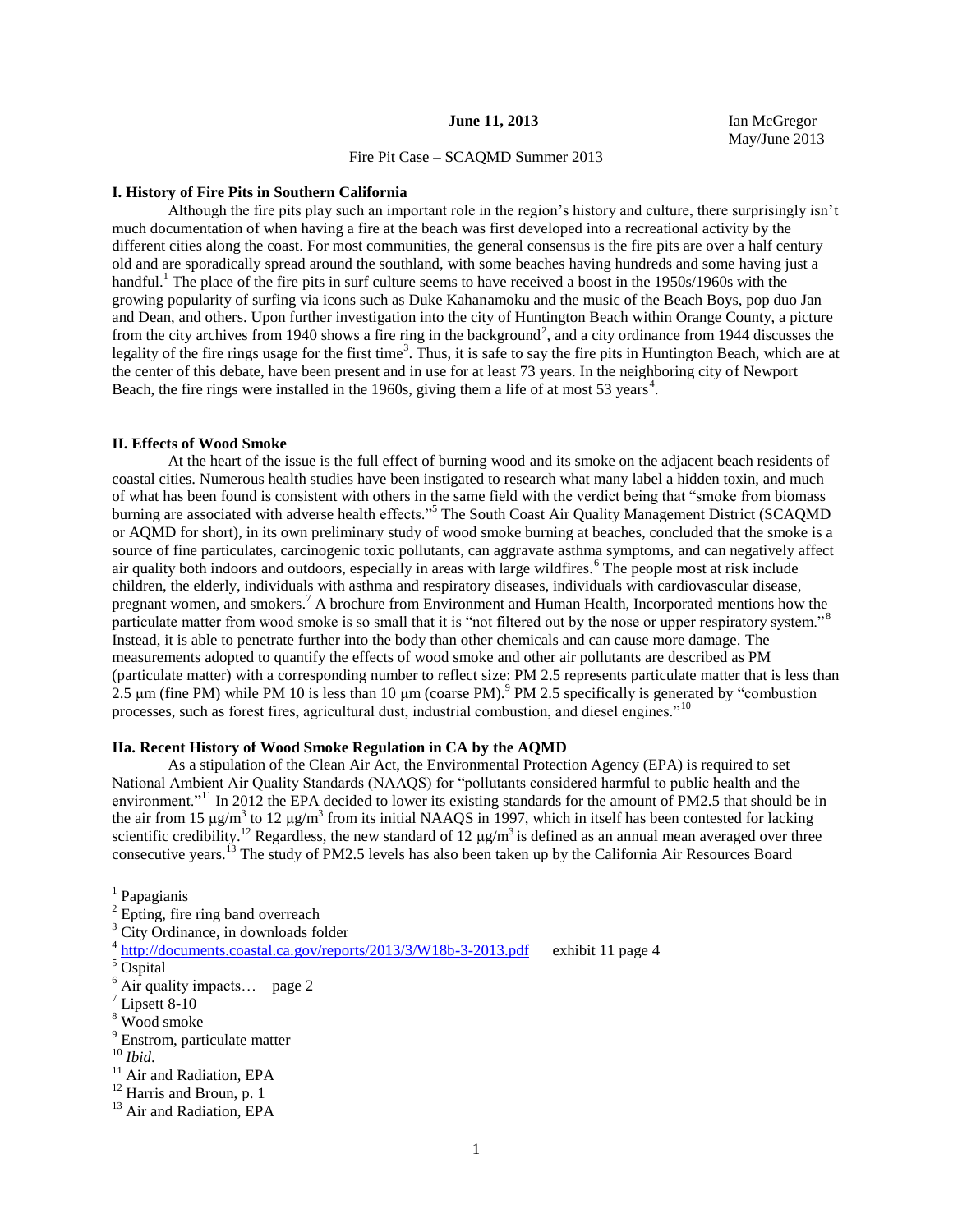(CARB) to lower PM emissions for diesel vehicles, and the epidemiology of it was used by the AQMD in 2012 for the development of an Air Quality Management Plan (AQMP) within the South Coast Air Basin (SCAB) to reduce PM and ozone levels.<sup>14</sup> The South Coast Air Basin is an area that includes Orange County along with the urban areas of Los Angeles, Riverside, and San Bernardino counties, and part of the reason the AQMP was created was to avoid thousands of premature deaths caused by PM2.5 within the region.<sup>15</sup> In fact, the CARB adopted Rule 445 in 2008 that would prohibit the use and sale of wood-burning devices in new developments in a PM reduction effort.<sup>16</sup> However, Dr. James Enstrom of the UCLA Department of Public Health notes that within the past two decades there has been "extensive criticism of PM2.5 epidemiology and its use for regulation of PM by the EPA, CARB, and AQMD" for a number of reasons, and in his own paper on the matter he concluded there is no link between PM levels and mortality of SCAB residents.<sup>17</sup>He further points to the shortcomings of the AQMD for not explicitly reporting on specific PM health impacts in the region as well.<sup>18</sup>

More recently, as of 3 May 2013, the AQMD proposed a new amendment to its Rule 444 regarding open burning, which states that beach burning would be fully prohibited. As defined by the AQMD, beach burning is:

*Any recreational, ceremonial, or open burning conducted in any public coastal area, marked by an accumulation of sand, stone, or gravel that has been deposited by the tide or ocean waves, including any adjacent areas used for beach access or recreation. For the purposes of this rule, beach burning does not include the use of charcoal or gaseous or liquid fuels*, 19

and would be illegal beginning 1 Jan 2015 unless a motion was passed to make the date sooner. Although the planned vote on the amendment was scheduled to take place in early June 2013, it has currently been delayed to an unspecified date. The reason given by the AQMD for Rule 444, which includes waste, contraband, and agricultural burning to name a few, is to "minimize emissions and impacts...in order to protect public health and safety."<sup>20</sup> If enacted, the new amendment would consequently provide jurisdiction over the entire SCAB. One reason the amendment has been proposed so recently instead of earlier could be because the AQMD is trying to meet federal standards that have a deadline of 2015 to be implemented.<sup>21</sup>

## **III. Removal of Beach Fire Pits in Southern California**

While the current antagonisms between the AQMD and Huntington Beach and Newport residents appear to be limited to just this year, in reality the issue of removing fire pits along the beach has been ongoing since 2008. For example, Newport Beach had been contemplating the idea of removing fire pits from its beaches but didn't act because of budget and internal constraints. The city again tried to get rid of the pits in March 2012 because of an incident in neighboring Huntington, but the California Coastal Commission reportedly refused to honor the application because the city had neither undertaken air quality studies nor assessed a plan for alternatives to complete removal.<sup>22</sup> After the application from Newport Beach was filed, the California Coastal Commission published a collection of letters, petition signers, and the application proceedings on its website, demonstrating the lengthiness of the whole discussion.<sup>23</sup> Despite the many complaints about the fire rings, the collection reflected a majority of residents wanting to keep the rings, even from 2008. San Diego similarly wanted to abolish the use of its fire pits, but ran into the same obstacle faced by Newport Beach (the city has gradually lowered the number of fire pits over the years from about 450 in the 1990s to about 186 in 2009<sup>24</sup>). Instead, the city calculated the costs of maintaining the pits, which have been met year to year by donors wishing to save them. As of early 2013, the cost has been once again been met and the remaining fire pits are safe for another several months.<sup>2</sup>

 $\overline{a}$ 

 $22$  Brasuell, James

 $14$ Enstrom, particulate matter 1.1 over 2 pages.

<sup>&</sup>lt;sup>15</sup> Enstrom letter to Yates p. 1

<sup>16</sup> Rule 445 p. 1

<sup>17</sup> *Enstrom* particulate matter *pdf* Conclusions

<sup>18</sup> *Ibid.,* 2.3

<sup>&</sup>lt;sup>19</sup> Rule 444 p.3

<sup>20</sup> *Ibid*. p. 1

<sup>21</sup> papagianis

 $^{23}$  <http://documents.coastal.ca.gov/reports/2013/3/W18b-3-2013.pdf> \*\*\*\*\* how cite????

 $^{24}$  Archibold, Randal

 $25$  2013 status: San Diego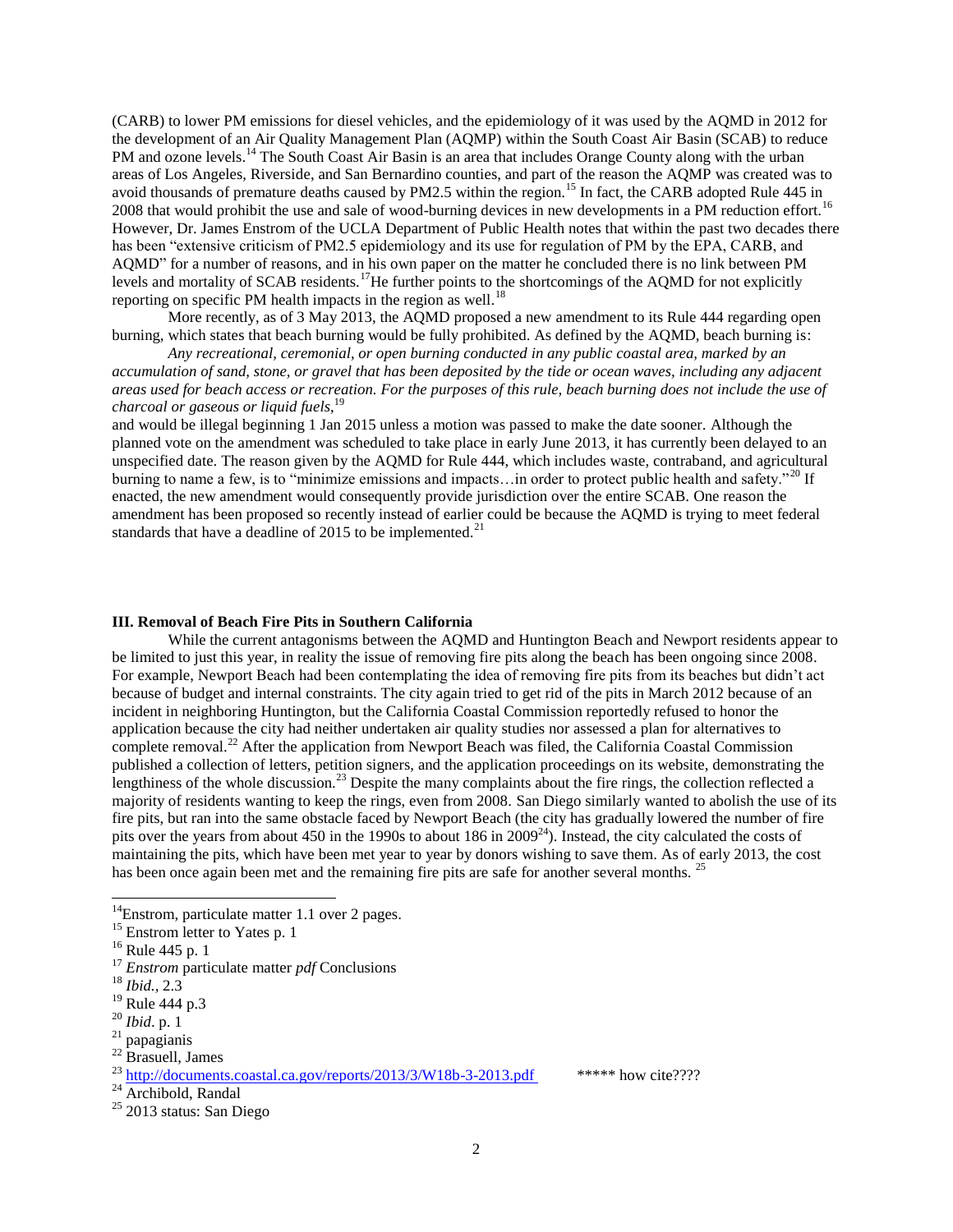With regard to Huntington Beach, the story is a little different. Until 2013, there had not been as much public attention and focus on the issue of removing the fire pits because the fight was being carried out mainly by other cities themselves (i.e. Newport and San Diego). Although some residents had expressed their displeasure and fear of the fire pits and their environmental impacts, it is safe to say there was never an argument about them in Huntington until Newport Beach appealed to the AQMD to assist in removing the bonfires. Late March 2013 saw Surf City residents being pulled in to the debate as awareness of the looming ban increased, mostly because of a Los Angeles Times article and local newspaper columnists such as Chris Epting from the *Huntington Beach Independent* (increased local and national news attention would come later). In a column from 26 March, Epting introduced readers to the issue and alerted them to the presence of a petition while also quoting Huntington Beach mayor Connie Boardman as saying,

"*I am writing in strong opposition to the amendment of Rule 444 to add beaches to the list of prohibited areas for open fire burning. Doing so will diminish the passive and affordable recreational opportunities for millions and greatly impact our local economy.*" 26

Afterwards, Epting continued to write on the growing debate, accusing the AQMD of not citing facts and turning the issue into a political one, adding pressure on the board to include more public input in the overall discussion, and mentioning that the mayor of Newport Beach acknowledged to Boardman that he endorsed the idea of letting his city be the "'smoke free alternative'"<sup>27</sup>. Since the city first got wind of what was on the drawing board, there have been a few public meetings: a public consultation meeting on 28 March, one on 5April, a full public hearing on 3 May, and another on 15 May. There were also scheduled meetings for 13 June and 14 June, ultimately followed by the vote on the ban on 12 July 2013.

Within the past month, there has been greater attention on the debate, with sources weighing in from the Los Angeles Times, the local CBS news station, and even the Wall Street Journal. In an article from 20 May 2013, Erica Phillips from the WSJ discussed the issue with an added statistic to the general health effect banter that has been continuous: she stated about 600,000 tourists (three times more people than the city's own population) come to Huntington Beach each year just for the bonfires<sup>28</sup>, not including the total number of tourists to the area. The author also mentioned how local businesses sell "'s'mores packages'" to visitors and make profit, and how after the preliminary results from the AQMD monitoring stations were announced, many Huntington Beach residents fought against the findings.<sup>29</sup> Additionally, many elected officials from both political backgrounds in Huntington Beach and the surrounding cities have spoken out against the ban, including Huntington Beach Mayor Connie Boardman, Assemblymen Allan Mansoor and Travis Allen, Congressman Dana Rohrabacher, Santa Ana Mayor Miguel Pulido (also an AQMD board member), City Councilman Joe Shaw, and Senator Mimi Walters.

On 7 June 2013, local newspaper *The OC Register* printed an article that outlined a sudden turnaround of the AQMD's position on the fire ring debate. In it, the author outlined concessions the air quality board was proposing **FINSIH FINISH FINISH FINISH and quote in analysis**. Despite this, opponents of the ban have not been pacified, and state lawmakers continued to go through with the unanimous passing of a the State Assembly Concurrent Resolution 52 (ACR 52) on 10 June, which decisively states "the [state] Legislature supports the protection of California's beaches, access to those beaches, and important traditions that are integral to our culture and beach lifestyle, such as fire rings".<sup>30</sup> The bill, introduced by Assemblyman Travis Allen, was cosigned by 59 other legislators not including the elected officials already mentioned above.<sup>31</sup>

Yet as it stands, the issue of removing the fire pits from Huntington Beach, Newport Beach, and other coastal cities in southern California is not solely reliant on the effects from wood smoke. Although during the summer afternoons and evenings the particulate matter from the fire pits does indeed have a major presence in beachside communities, the big picture also needs to be taken into consideration, namely comparisons between the pollution of wood smoke to the pollution from car traffic within the beach cities, overall seasonal and daily fluctuations of pollution effects on local populations, the pollutants caused by burning wood at the beach in the summer versus in residences during the winter, and a particular focus on the differing pollution levels of burning materials other than wood in the fire pits. To date, there has yet to be a comprehensive study that takes all these factors into account as per the debate about the fire pits.

 $26$  Epting, 3-28 ban is overreach

 $27$  Epting, stand up to AQMD

<sup>28</sup> Phillips, WSJ

<sup>29</sup> *Ibid*.

<sup>&</sup>lt;sup>30</sup> California, Assembly

 $31$  Cowan, jill – state lawmakers express support...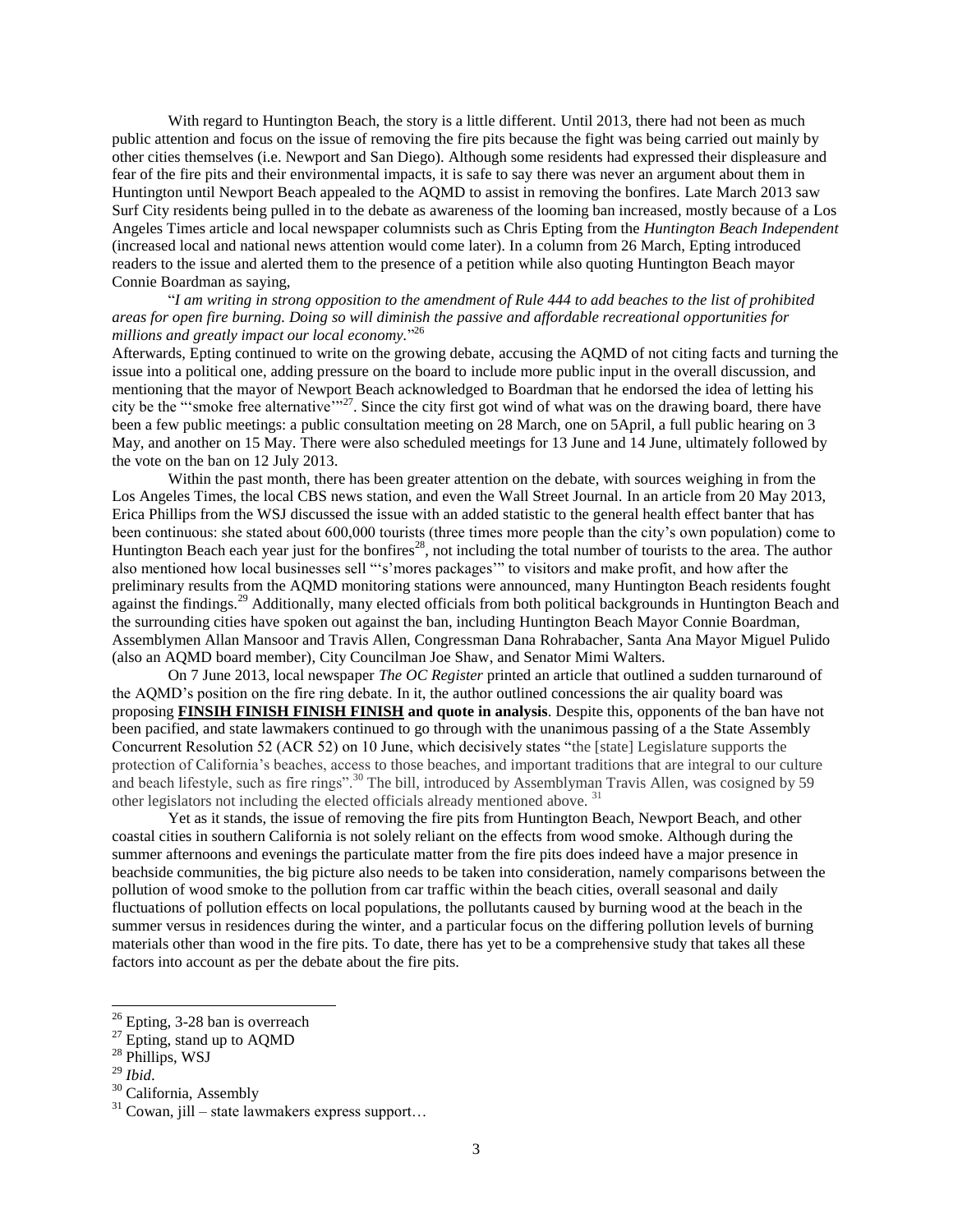## **IV. Costs of the Fire Pits, focus on Huntington**

As with any city-maintained and public good, the cost-benefit analysis always plays a role in decision making, even if it's never explicitly mentioned. The fire pits on Southern Californian beaches are no different. Community Relations Officer Laurie Frymire notes the monetary cost of upkeeping the fire pits comes in at around \$10,000 per year and adds that there is no explicit rule about what can and can't be burned  $32$ . In addition, the extent of the fire pit usage during the summer months easily generates large amounts of smoke, with a good portion of it coming from toxic sources because of the lack of enforcement. Thus, it is not uncommon to be walking the beach during a summer evening and gagging from the smoke because someone chose to burn wood pallets, trash, or even weed. Consequently, it is no surprise that many of the beachfront residents have complained about the smoke both in Huntington and Newport, especially since there is little enforcement. Those in opposition to the ban have claimed these residents should have realized the risks of living near the beach when they originally decided to move in, but the residents argue that the smoke has been getting worse over the years and is increasingly harmful. **CITE from CCC document** Other cons from the fire pits, albeit indirect, that should be considered include the traffic and congestion on the roads and in adjacent neighborhoods from the number of beachgoers, trash left over from tourists, etc. However, it would appear these cons would still be present even without fire pits.

#### **V. Benefits of the Fire Pits, focus on Huntington**

Despite the costs of maintenance, the fire pits have consistently brought in profits, at least in Huntington Beach. Possibly because of the sheer number of pits to begin with, the city makes an average of one million dollars annually from just parking fees alone<sup>33</sup>, which Frymire explains only represents the parking in the city beach (onethird of the total beach area) and doesn't include profit from the many parking meters around downtown, the parking structures, nor the RV parking areas. In addition, the \$1 million estimate doesn't include the parking from the state beaches (the remaining two-thirds of the beach area) which gives needed revenue to the state. With the 16.3 million visitors/tourists Huntington Beach receives each year on top of the local population of about 200,000<sup>34</sup> and the county's population of  $3.09$  million<sup>35</sup>, it's hard to ignore the boost in revenue in which the fire pits play a role. In that respect, one also has to consider all the businesses in downtown Huntington the neighboring communities/cities that benefit from the influx of tourists each year, especially during the Fourth of July (Huntington Beach has long been crowned with having the biggest Fourth of July parade west of the Mississippi River<sup>36</sup>) and the Surf City Open, an annual surfing competition hosted by big names such as Hurley, Nike and Vans. Both events by themselves draw upwards of one million people to the downtown and beach areas.

While the fire pits stand well on their own as a profit-generating recreation activity, it is hard to overlook the place they have in the culture of southern California and Huntington. For many people both inside California and outside, the imaginary beach day is always accompanied with the picture of making s'mores over a fire next to the water. It hasn't been measured, but the loss of profit that would follow the removal of the fire pits could possibly rise higher than city officials would like to allow, let alone the hotels and other businesses that sell those s'mores packets<sup>37</sup> and stake out fire pits for their customers<sup>38</sup>.

## **VI. Analysis**

## **VI-a. AQMD**

In its report from 15 May 2013 the AQMD referenced a chart showing the PM Health Guidance for varied PM2.5 levels in the environment, which was respectively cited from an EPA study in 2007 and a guide for public health officials for alerting the public to the effects from wildfires in wildfire-prone areas.<sup>39</sup> While the AOMD

<sup>&</sup>lt;sup>32</sup> Interview with Frymire

<sup>33</sup> Lovett, Ian

<sup>&</sup>lt;sup>34</sup> City Information

 $35$  State and county quickfacts...<br> $36$  Fletcher, Jaimee

<sup>&</sup>lt;sup>37</sup> Phillips, WSJ

<sup>&</sup>lt;sup>38</sup> Things to do in HB, CA

<sup>&</sup>lt;sup>39</sup> Air Quality Impacts, page 4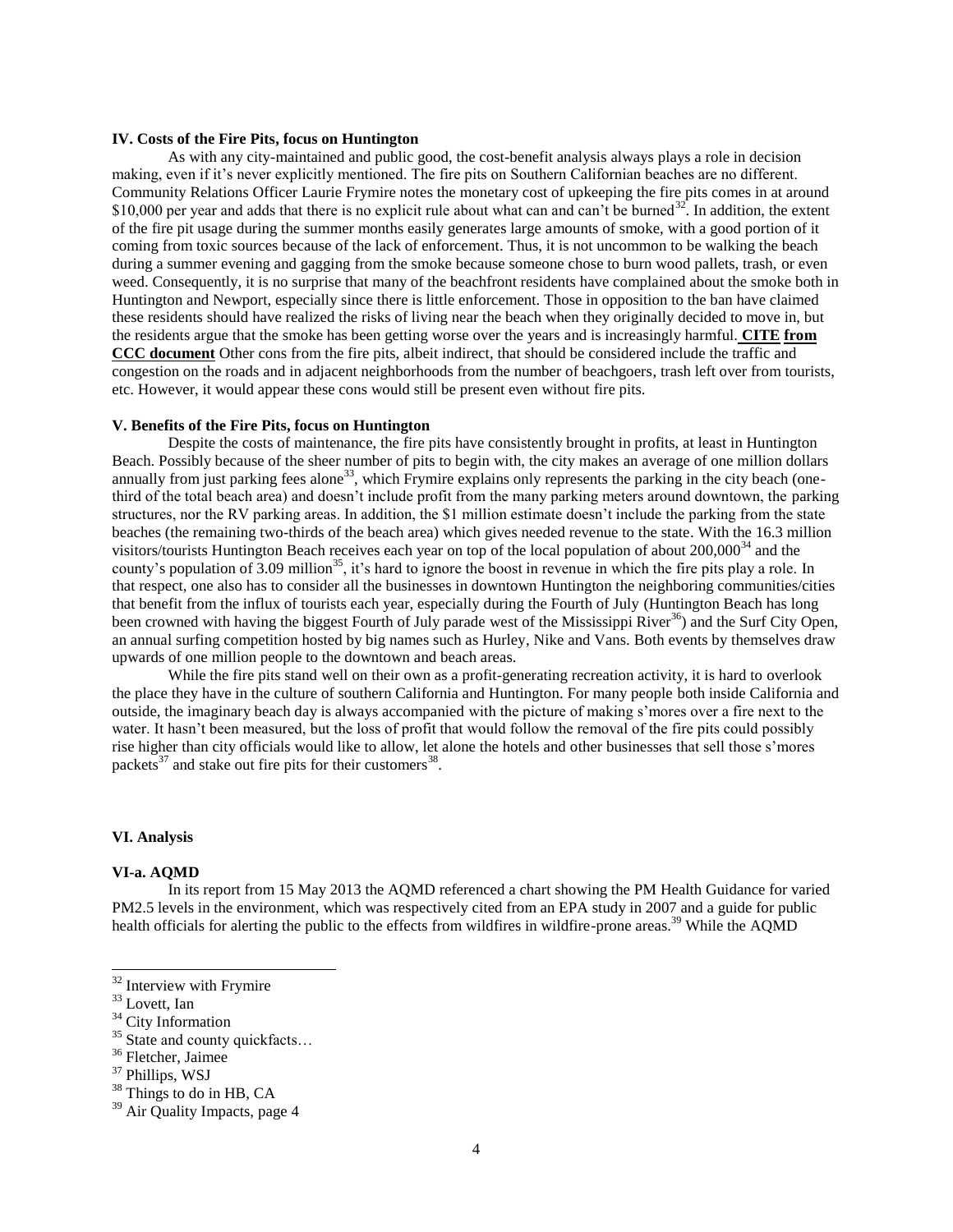quotes the EPA study as saying the 24 hour average for PM2.5 should be  $12\mu g/m^3$ ,<sup>40</sup> the study actually notes that "we have concluded that it is appropriate to retain the level of the annual standard for an AQI [air quality index] value of 50 (15  $\mu$ g/m<sup>3</sup>).<sup>41</sup> It is only recently that the EPA has recommended lowering the AQI value to 12 $\mu$ g/m<sup>3</sup> (in 2012).<sup>42</sup> In addition, the AQMD uses a chart from the PM Health Guidance report from July 2008 with regards to recommended protective measures based on shorter term exposures.<sup>43</sup> It is important to realize that although the data shown in the chart and subsequently used by the AQMD is indeed reflective of the effects of wood smoke and specifically of  $PM_{10}$  and  $PM_{2.5}$ , the chart was made in a report (jointly between the EPA and various public health departments in the western US) that was focusing specifically on the costs of major wildfires to human health, not beach bonfires. Also, while the PM Health Guidance report stresses the "epidemiological evidence associating 24 hour PM2.5 exposures with respiratory and cardiovascular morbidity and mortality", it notes that the recommendations for the short term levels (1-3 hr and 8 hr averages) are mathematically derived and not "official AQI values," while additionally acknowledging that,

*There are no directly relevant epidemiological or controlled human exposure studies that offer guidance in the selection of particulate matter levels with averaging times less than 24 hours, in part because studies of shortterm effects of particles generally have not been conducted and in part because the toxicity of smoke is related to gaseous as well as particulate components.*<sup>44</sup>

It is further integral to this issue to observe how the AQMD has dealt with the situation in the past few months. Originally, the board did not publicize obtainment of scientific evidence to back up their amendment to Rule 444. Epting (*HB Indpendent)* attended a public consultation meeting 28 March and recorded the following:

*So for the record, I asked Tisopulos point blank, like Englebrecht, have you done specific data research in Huntington Beach, in advance of calling for this ban and would he share it soon? He fumbled a bit but then said, "Yes." I asked him to repeat it for the video record, with everyone in the room as a witness. And he did.*

*Moments later I stepped outside the hearing to take a phone call. In the lobby of the building I saw Barry Wallerstein, AQMD executive director who left our meeting early claiming he had another, which several of us felt odd. Do they not get how important this is to HB?*

*Anyway, I approached him with a question. Given how sudden and sweeping this imposed ban is, has AQMD done specific research in Huntington Beach to justify this ban? "No," he said.*

*I asked; how can you move ahead on a ban without doing any research? "We plan on doing it in Huntington Beach, but we haven't yet" he said. But with no evidence, what prompted the ban in the first place, I wondered? "We'd read some things that interested us," he said.*

*Then I told him that just minutes before; his co-chair said the exact opposite, on the record, for everyone to hear. And Wallerstein got one of those nervous looks that bureaucrats get when hit with an off-script fact. "Well, uhm, I'll have to talk to him about that." Then he hurried away.*<sup>45</sup>

Additionally, an AQMD representative was quoted as exclaiming from a later meeting that the smoke from beach fire pits was the equivalent of carpet bombing in Vietnam :

"[William Burke, AQMD chairman] *and board member Dennis Yates spoke about their experiences in Newport Beach, saying how the bonfires there reminded them of their time spent in Vietnam. Many in the room looked at each other, quite perplexed. Burke elaborated, saying that in a flyover of Newport Beach, it looked as if the area had been "carpet bombed" just like in Vietnam. Again, more surprised looks in the room as these two men continued to compare smoke situations from bonfires and the Fourth of July with the Vietnam War.*" 46

Because of his remarks, Burke was later pressured to resign from his position on the California Coastal Commission, which he held simultaneously with the AQMD position, creating a "conflict of duties"<sup>47</sup>. A query about another AQMD board member Clark Parker was published 23 May 2013 in *The Independent*: in the article, the authors

<sup>40</sup> *Ibid*.

<sup>&</sup>lt;sup>41</sup> Revising the Air Quality Index...<br><sup>42</sup> Regulatory Actions...<br><sup>43</sup> Lipsett, p. 31

<sup>44</sup> *Ibid*. p. 27

<sup>45</sup> Epting, stand up to AQMD

<sup>&</sup>lt;sup>46</sup> Epting, AQMD not listening to HB

<sup>47</sup> Dobruck, Jeremiah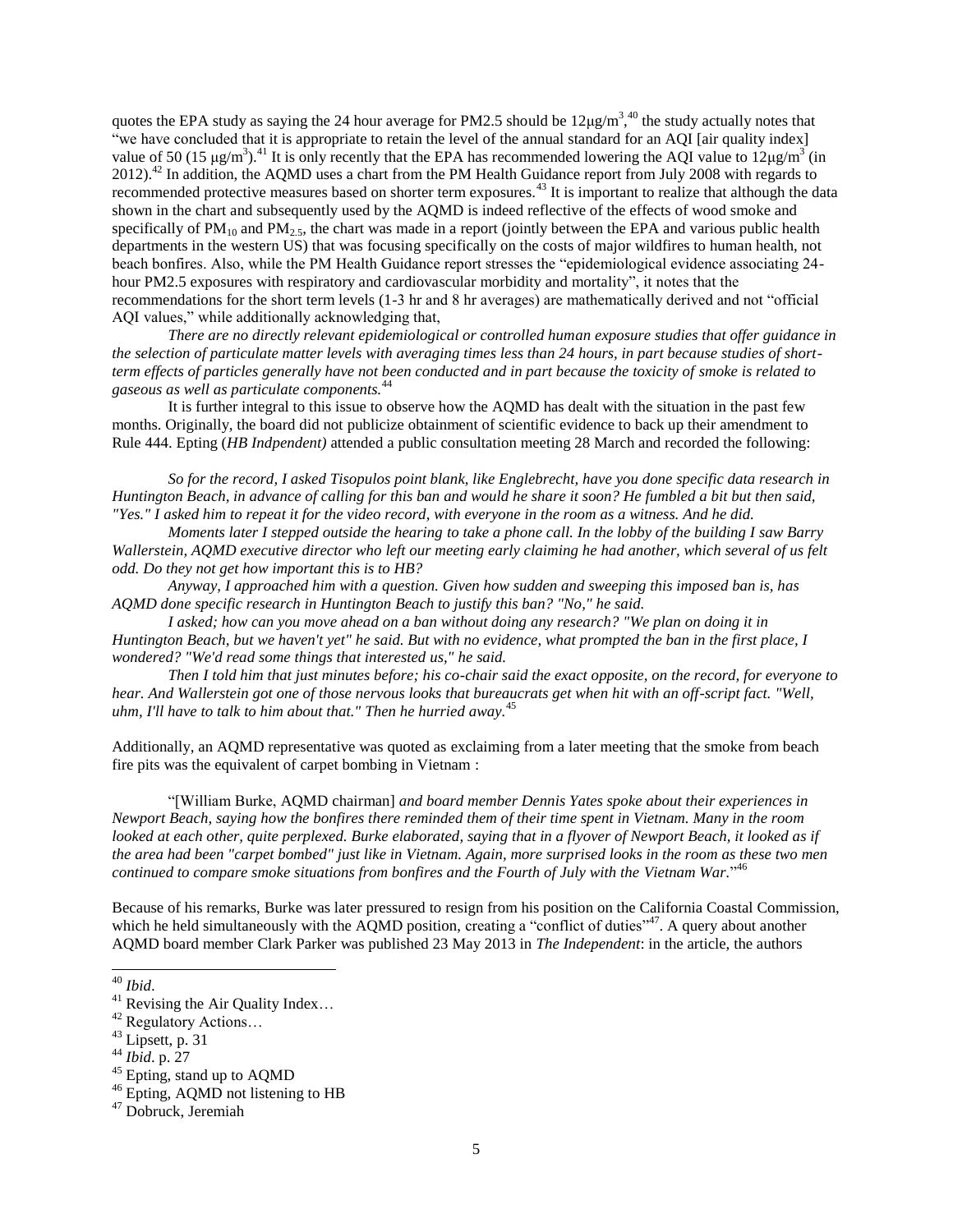follow up on Dr. Enstrom's assertion that Parker lied about his academic credentials in his biography. According to the article, Parker lists two doctorates from two separate universities that have been attacked as being diploma mills: "unaccredited, for-profit colleges accused of selling degrees in the 1970s and 1980s, according to an expert on nontraditional education and reports from that time".<sup>48</sup> Parker himself was not available for comment.

Numerous public health experts and local professors have become involved with the issue in recent years, including Dr. Jane Hall from California State University Fullerton and Dr. Robert Phalen from University of California Irvine. An environmental economist, Dr. Hall admits that "traffic is indeed a significant source of fine particles, both as direct emissions and secondary pollutants that form in the atmosphere". She also notes that while beach fire pits would "logically emit higher levels of particulate [than regulated wood stove burning]", regarding the overall concern of the issue, "I am not sure what to think."<sup>49</sup> On the other hand Dr. Phalen, an environmental toxicologist, offers a different perspective. He notes the AQMD's mission is to clean air and improve air quality, but doesn't personally believe the fire pits are a big danger to public health. He goes on to say:

*Also the AQMD has large resources that must be put to work to do something, otherwise their budgets would be threatened. So there is a potential conflict of interest; serving their own interests vs serving the public interests. I don't ascribe malicious intent to the AQMD, but I do not see the fire pit issue as worthy of attention.*

*To speculate further, the air current quality in California might be at a level that further "improvements" could lead to loss of the public's lung defenses. We already see increases in asthma, as a disease, as air quality has improved. Exposure to modest levels of air pollutants help to maintain defenses that prevent lung disease. This is analogous to the loss of immune competence that accompanies the trend for widespread overuse of antibiotic hand cleaners etc. Things, including the air can be too clean.*

*I recall the observations of cancer specialists that things like mental depression and loss of immune competence are the major causes of cancer, not the modern environment. We may be overly worried about small environmental exposures, and in the process interfering with important pleasures that sustain the quality of life and promote health.<sup>50</sup>*

Be that as it may, the purpose of the AQMD is "committed to protecting the health of residents"<sup>51</sup> and the board has indeed been triumphant in its reduction of harmful contaminants in the SCAB. Even if the problem at hand is something simple, the AQMD has a duty to protect the citizens of the SCAB and to make sure air quality doesn't put people's livelihoods at risk. Even the AQMD spokesman, Sam Atwood, hit the nail on the head:

*In the L.A Times last week, Sam Atwood, spokesman for the South Coast Air Quality Management District, said this: "It doesn't take a rocket scientist to know that smoke is unhealthy and contains many harmful pollutants some of which can cause cancer. And it doesn't take a costly scientific study to tell you that dozens of these fires in close proximity create very unhealthy levels of smoke for anyone near them, and for residents downwind."*<sup>52</sup>

In his first sentence, Atwood is undoubtedly correct: one only has to observe the many wildfires prevalent in California to understand this. The second sentence also rings true: many people have had the experience of enjoying a fire either at the beach, at a barbeque, or in their backyard only to unwittingly succumb to the change of wind direction when the smoke is blown straight into their faces. However, what's at stake here is not simply recognizing that smoke is a problem for human health. Instead, it's Atwood's point that "it doesn't take a costly scientific study to tell you…" that smoke is harmful. Yes, common sense always plays a role in what SCAB residents do to protect their health. But when it comes to abolishing a cultural tradition that has been around for over sixty years in a city that didn't take issue with it in the first place and the main scientific board refers to common sense as its evidence, something is not right. If the AQMD board members had instigated a more thorough inquiry into what Newport Beach was dealing with, one would think they would have realized the necessity for accurate and long term measurements of PM2.5 levels near the beach to assess the actual impacts and how many people are affected before declaring they had evidence to support their claims.

Additionally, it is necessary to point out that although wood burning does indeed contribute to PM2.5 levels in the atmosphere, "the sources of PM2.5 include fuel combustion from automobiles, power plants, wood

 $\overline{\phantom{a}}$ 

<sup>&</sup>lt;sup>48</sup> Cowan and Lopez

<sup>49</sup> Email interview with Dr. Hall

<sup>50</sup> Email interview with Dr. Phalen

<sup>51</sup> South Coast AQMD

 $52$  Epting, banning fire rings = overreach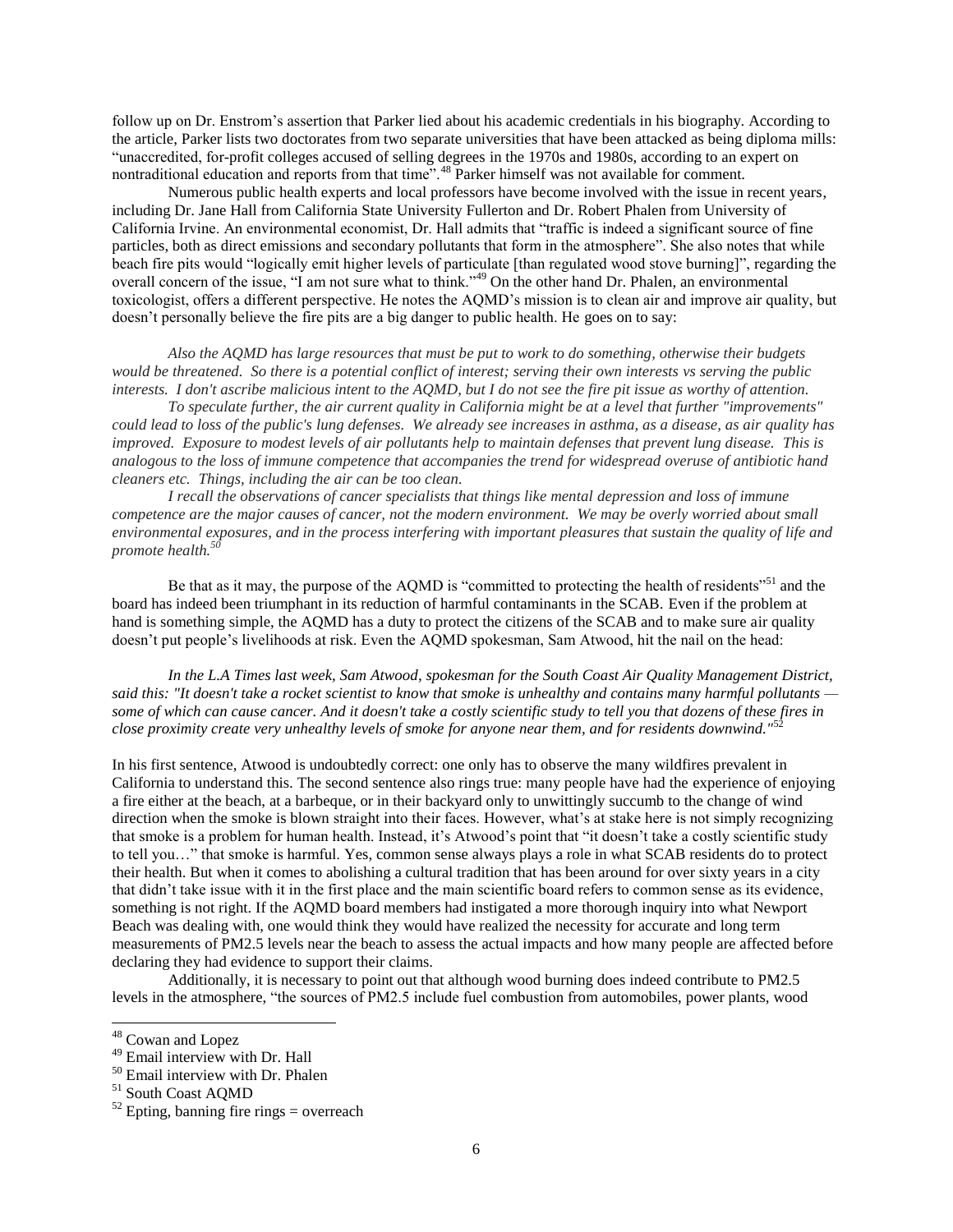burning, industrial processes, and diesel powered vehicles such as buses and trucks"<sup>53</sup>. With the amount of traffic and power plants present in the SCAB, one would tend to ask why the AQMD is focusing so much on banning fire pits when on a comparison scale, the emissions from the fire pits don't even match up to the traffic exhausts. Also, in a study done by Dr. Hall herself in 2008, the amount of pollution as per particulate matter costs the state \$28 billion a year, but what's striking is a graph included in the study. Hall and her colleague point to the premature deaths and other health effects from particulate pollution, but when looking at how much of the population of the different counties is affected, there's one blatant outlier: Orange County. According to the graph, only 15% of Orange County's residents are exposed to particulate matter above the standard (or were, at the time of the report) $54$ , compared with 65% of Riverside County's and 75% of Los Angeles County's own<sup>55</sup>. While in an ideological atmosphere the percentage should be zero at all locations, it's hard to ignore the situation: the AQMD's main fight currently is the removal of fire pits in a county that has the least amount of population exposed to bypassed standards yet is home to over 90% of the fire pits in the SCAB.

Other than that, while the AQMD has been pursuing different routes to implement the new standards set by the EPA in late 2012, it has rarely been mentioned that the new standards are defined as being an annual limit but averaged over three consecutive years. <sup>56</sup> Thus, it is safe to say that the AQMD scientifically cannot point to beach cities' fire pits as evidence of toxicity when the board hasn't obtained evidence on them specifically for even a year, let alone three consecutive ones.

## **VI-b. The Case Itself**

While there is sufficient data and evidence from both sides of the argument as pertaining to Huntington Beach and other cities that don't want to remove their fire pits, it is important to step back and observe everything from a wider perspective. Originally, the issue was completely local and sporadic, and did not become a widespread focus until the city of Newport Beach appealed to the AQMD in order to assist in the fire pit removals, since the California Coastal Commission had not helped. Newport residents hoped the AQMD could provide the data and alternatives that the CCC had noted as lacking in Newport's proposal, and the AQMD decided to undertake the matter with the implicit stipulation that its jurisdiction would be felt over the entire SCAB. Most likely this was decided as an opportune case for the AQMD board members not only because of the recent standards imposed by the EPA in 2012, but also because as an air quality managing board, they have to implement additional federal standards by the year 2015 (which coincides with the year the fire pits ban would take effect). To them, it would seem that this case would kill two birds with one stone, as it were. The main discrepancy, though, is that based on recent reports and findings it would seem the AQMD did not have data on the objects of which they were going to fully support the removal. After this was made clear, the board did indeed set up monitoring stations, but independently admitted that the results from the stations are relatively new and inconclusive.<sup>5</sup>

The amount of backlash the AQMD has received for proposing the ban in the first place has seemed to surprise the board members: not only was there a huge protest from Huntington, but the case has been picked up by national newspapers and television stations. This scale to which the debate has come has resulted in enormous pressure on the AQMD, which most likely is the reason for their recent concessions as described in the *Orange County Register*<sup>58</sup> *.* Opponents to the ban have not given up yet, however, and neither have the elected officials as demonstrated by the state resolution passed on 10 June (see Section **III**).

### **VI-c. Huntington Beach**

As part of this wider perspective, the scope of just what is at stake with this ban is additionally necessary to scrutinize. Many Huntington Beach residents have voiced concern over the fact that they are being forced to comply with a solution to a problem that for them doesn't exist. They contend that if Newport Beach wants to get rid of their fire pits, then they should do so without having the same standard forced upon the entire SCAB, and there is a hefty reasoning behind this claim. Newport Beach has about sixty fire pits scattered between the Balboa Island and

<sup>&</sup>lt;sup>53</sup> PM2.5: Objectives and History

<sup>54</sup> Jacquot

<sup>55</sup> Sahagun

<sup>56</sup> Air and Radiation, EPA

<sup>57</sup> Beach Bonfire Ban?

<sup>58</sup> ARTICLE FROM LIBRARY, Register 7 June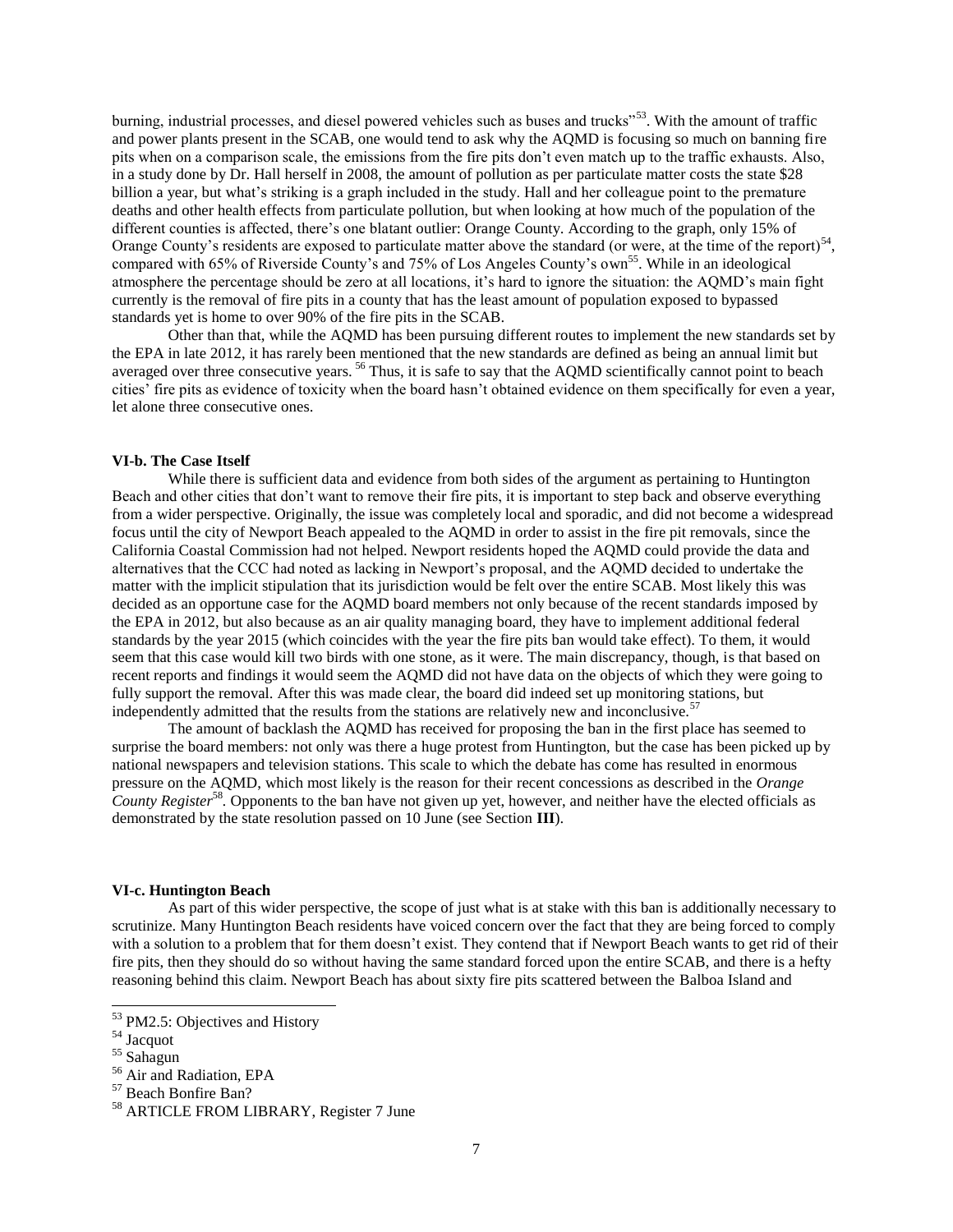Corona Del Mar communities. Huntington Beach, on the other hand, contains 465 fire pits within its eight miles of beach – 63% of all the fire pits found in Orange County (Newport, via the same scale, represents 0.08 %).<sup>59</sup> In terms of the scale of profit from both local and tourist investment, the situation in Huntington is unrivaled anywhere in Orange County, let alone Newport.

Huntington differs from Newport in more than just opinion on the fire pits. Whereas all three of the beaches in Huntington are owned by either the state park or city park system and are separated from residences by distances stretching about 1000 ft at the very least (5000 ft at the widest), Newport's beaches are not within a park system and the fire pits are less than 200 ft from most homes. The communities of Corona del Mar and Balboa Island also have a completely different geography from Huntington: instead of two wetlands and a wide downtown area, Newport's communities of Balboa and Corona are squeezed onto an island and along the tops of steep bluffs, respectively, right next to the water. Thus, although in Huntington there is much more room for wind dispersal of smoke particles to take place (there is almost always a wind coming off the ocean), the people of Newport don't have that luxury since they are right next to the particles' sources.

#### **VI-d. PM2.5 and Different Burning Materials**

Perhaps the biggest point at the heart of the issue is the AQMD's insistence on the toxicity of wood smoke via PM2.5 levels, yet what isn't included in their evaluation is the consideration of what else is being burned at the beaches other than wood, which could alter the PM2.5 findings. After spending just a couple summer evenings in Huntington on the beach, it is easy to distinguish which fire pit is burning wood, charcoal, or something else entirely, be it trash, newspapers, weed, or treated wood. For the most part it is not illogical to postulate the fire pits would be less of a nuisance and healthier to nearby residences if there is proper enforcement of what is being burned, yet the question of maintaining such enforcement has some city officials raising eyebrows. **QUOTE SOMEBODY?** The regulation would be added to the alcohol crackdown on the beaches, and especially during the summer months the question of who would be the enforcers is raised. Hiring more beach workers seems like the easiest option, but one has to remember the current economic situation of both the state and city park system. After that, the parking fee collectors could also be the ones who make sure what's being brought in is safe, but the layout of the beach entryways during high traffic times makes this plan not entirely feasible. Plus, visitors can easily have different actions than promises if there isn't constant enforcement on the beach itself.

The AQMD has been focusing on reducing PM2.5 levels in the SCAB, but it's interesting to note that in a study from the Center for Disease Control and Prevention, Orange County was safely within the PM2.5 standard at the time but not within the standard for ozone<sup>60</sup>, whose major sources include industrial facilities and exhaust from vehicles, not beach fire pits.<sup>61</sup> One major aspect of the research the AQMD has thus far carried out is the thoroughness of the PM2.5 monitoring stations. Since the board started the research only after they announced the ban, (and because they have not said otherwise even though under pressure), it would seem there is no control for this experiment: there has not been research done on beach PM2.5 levels when there aren't any beach fires in order to see how much PM2.5 is present in the first place. In addition, the current monitoring stations do not have the capability to analyze the measured PM2.5 and distinguish its origins, whether from the fires or from the constant traffic on Pacific Coast Highway or the neighborhood streets. It has been said this technology is indeed available, but it is much more expensive to maintain.

## **VII. Conclusion**

- control what's being burned
- have certain wood that is sold that can be burned
- look at big picture

<sup>-</sup> let Newport get rid of their own fire pits: no force on everyone else.

l <sup>59</sup> Papagianis

 $60 \text{Yip}$ , Fuyuen

<sup>&</sup>lt;sup>61</sup> Ground level ozone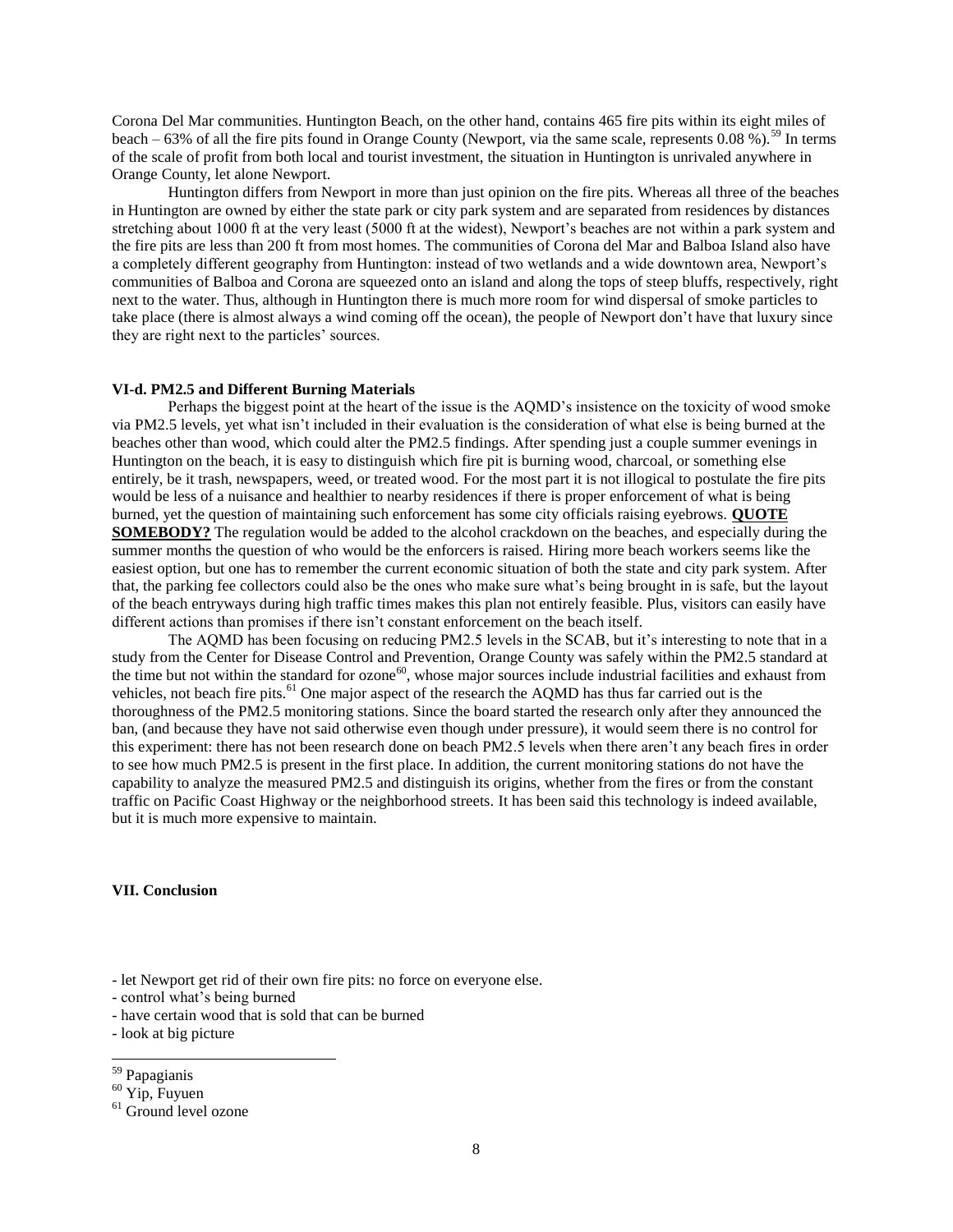- get better PM2.5 data for short term exposure

- summarize in conclusion the scale of Huntington vs. scale of Newport and refer back to these points as final recommendations based on what's happened

# **USE THESE IN ANALYSIS**

[http://www.arb.ca.gov/aqmis2/graph.php?x=33&y=10&rcheck0=Max.+Daily%2C50.2%2C28.0%2C19.9%2C29.4](http://www.arb.ca.gov/aqmis2/graph.php?x=33&y=10&rcheck0=Max.+Daily%2C50.2%2C28.0%2C19.9%2C29.4%2C26.2%2C21.4%2C23.7%2C20.2%2C22.8%2C24.4%2C31.6%2C54.0&rcheck1=Min.+Daily%2C6.1%2C7.5%2C4.0%2C2.6%2C4.9%2C6.7%2C5.4%2C4.6%2C7.3%2C5.2%2C5.7%2C6.1&location_name=Orange+County+&rows=2¶m=PM25&units=001&statistic=DAVG&year=2012&mon=5&day=29&county_name=30-Orange&basin=--AIR+BASIN--&latitude=--PART+OF+STATE--&report=AREA1YR&order=basin%2Ccounty_name%2Cs.name&submit=Retrieve+Data&ptype=aqd&o3switch=new&hours=all) [%2C26.2%2C21.4%2C23.7%2C20.2%2C22.8%2C24.4%2C31.6%2C54.0&rcheck1=Min.+Daily%2C6.1%2C7.5%](http://www.arb.ca.gov/aqmis2/graph.php?x=33&y=10&rcheck0=Max.+Daily%2C50.2%2C28.0%2C19.9%2C29.4%2C26.2%2C21.4%2C23.7%2C20.2%2C22.8%2C24.4%2C31.6%2C54.0&rcheck1=Min.+Daily%2C6.1%2C7.5%2C4.0%2C2.6%2C4.9%2C6.7%2C5.4%2C4.6%2C7.3%2C5.2%2C5.7%2C6.1&location_name=Orange+County+&rows=2¶m=PM25&units=001&statistic=DAVG&year=2012&mon=5&day=29&county_name=30-Orange&basin=--AIR+BASIN--&latitude=--PART+OF+STATE--&report=AREA1YR&order=basin%2Ccounty_name%2Cs.name&submit=Retrieve+Data&ptype=aqd&o3switch=new&hours=all) [2C4.0%2C2.6%2C4.9%2C6.7%2C5.4%2C4.6%2C7.3%2C5.2%2C5.7%2C6.1&location\\_name=Orange+County+&](http://www.arb.ca.gov/aqmis2/graph.php?x=33&y=10&rcheck0=Max.+Daily%2C50.2%2C28.0%2C19.9%2C29.4%2C26.2%2C21.4%2C23.7%2C20.2%2C22.8%2C24.4%2C31.6%2C54.0&rcheck1=Min.+Daily%2C6.1%2C7.5%2C4.0%2C2.6%2C4.9%2C6.7%2C5.4%2C4.6%2C7.3%2C5.2%2C5.7%2C6.1&location_name=Orange+County+&rows=2¶m=PM25&units=001&statistic=DAVG&year=2012&mon=5&day=29&county_name=30-Orange&basin=--AIR+BASIN--&latitude=--PART+OF+STATE--&report=AREA1YR&order=basin%2Ccounty_name%2Cs.name&submit=Retrieve+Data&ptype=aqd&o3switch=new&hours=all) [rows=2&param=PM25&units=001&statistic=DAVG&year=2012&mon=5&day=29&county\\_name=30-](http://www.arb.ca.gov/aqmis2/graph.php?x=33&y=10&rcheck0=Max.+Daily%2C50.2%2C28.0%2C19.9%2C29.4%2C26.2%2C21.4%2C23.7%2C20.2%2C22.8%2C24.4%2C31.6%2C54.0&rcheck1=Min.+Daily%2C6.1%2C7.5%2C4.0%2C2.6%2C4.9%2C6.7%2C5.4%2C4.6%2C7.3%2C5.2%2C5.7%2C6.1&location_name=Orange+County+&rows=2¶m=PM25&units=001&statistic=DAVG&year=2012&mon=5&day=29&county_name=30-Orange&basin=--AIR+BASIN--&latitude=--PART+OF+STATE--&report=AREA1YR&order=basin%2Ccounty_name%2Cs.name&submit=Retrieve+Data&ptype=aqd&o3switch=new&hours=all) [Orange&basin=--AIR+BASIN--&latitude=--PART+OF+STATE--](http://www.arb.ca.gov/aqmis2/graph.php?x=33&y=10&rcheck0=Max.+Daily%2C50.2%2C28.0%2C19.9%2C29.4%2C26.2%2C21.4%2C23.7%2C20.2%2C22.8%2C24.4%2C31.6%2C54.0&rcheck1=Min.+Daily%2C6.1%2C7.5%2C4.0%2C2.6%2C4.9%2C6.7%2C5.4%2C4.6%2C7.3%2C5.2%2C5.7%2C6.1&location_name=Orange+County+&rows=2¶m=PM25&units=001&statistic=DAVG&year=2012&mon=5&day=29&county_name=30-Orange&basin=--AIR+BASIN--&latitude=--PART+OF+STATE--&report=AREA1YR&order=basin%2Ccounty_name%2Cs.name&submit=Retrieve+Data&ptype=aqd&o3switch=new&hours=all) [&report=AREA1YR&order=basin%2Ccounty\\_name%2Cs.name&submit=Retrieve+Data&ptype=aqd&o3switch=n](http://www.arb.ca.gov/aqmis2/graph.php?x=33&y=10&rcheck0=Max.+Daily%2C50.2%2C28.0%2C19.9%2C29.4%2C26.2%2C21.4%2C23.7%2C20.2%2C22.8%2C24.4%2C31.6%2C54.0&rcheck1=Min.+Daily%2C6.1%2C7.5%2C4.0%2C2.6%2C4.9%2C6.7%2C5.4%2C4.6%2C7.3%2C5.2%2C5.7%2C6.1&location_name=Orange+County+&rows=2¶m=PM25&units=001&statistic=DAVG&year=2012&mon=5&day=29&county_name=30-Orange&basin=--AIR+BASIN--&latitude=--PART+OF+STATE--&report=AREA1YR&order=basin%2Ccounty_name%2Cs.name&submit=Retrieve+Data&ptype=aqd&o3switch=new&hours=all) [ew&hours=all](http://www.arb.ca.gov/aqmis2/graph.php?x=33&y=10&rcheck0=Max.+Daily%2C50.2%2C28.0%2C19.9%2C29.4%2C26.2%2C21.4%2C23.7%2C20.2%2C22.8%2C24.4%2C31.6%2C54.0&rcheck1=Min.+Daily%2C6.1%2C7.5%2C4.0%2C2.6%2C4.9%2C6.7%2C5.4%2C4.6%2C7.3%2C5.2%2C5.7%2C6.1&location_name=Orange+County+&rows=2¶m=PM25&units=001&statistic=DAVG&year=2012&mon=5&day=29&county_name=30-Orange&basin=--AIR+BASIN--&latitude=--PART+OF+STATE--&report=AREA1YR&order=basin%2Ccounty_name%2Cs.name&submit=Retrieve+Data&ptype=aqd&o3switch=new&hours=all)

<http://scientificintegrityinstitute.org/OCRTotal062012.pdf>

<http://documents.coastal.ca.gov/reports/2013/3/W18b-3-2013.pdf> ( letters for and against the ban, along with petition signers and comments from 2012)

- history of bonfire pits in Huntington and southern California from LA county to San Diego county i. focus in Huntington and Newport
- benefits from fire pits
	- i. tourist revenue, part of culture, overall business to beach cities
- costs from fire pits

i. what's being burned isn't strictly enforced, no limit to burning, particulate matter from what's being burned, traffic to beach areas, effects on nearby residences

- cross comparison to see what effects would still be in place even if the fire pits weren't there; question of whether those who bought houses at the beach in the first place should have the right to complain about the smoke if it was their decision to buy beach houses knowing what the situation was.

- actual effects from burning different materials

## Works Cited (**NOT FINISHED)**

"2013 Status: San Diego to Fund Fire Pits." *Save the Fire Pits of San Diego*. N.p., n.d. Web. 29 May 2013. <http://www.savethefirepits.com/home>.

"Air and Radiation: National Ambient Air Quality Standards (NAAQS)." *US EPA*. Environmental Protection Agency, 14 Dec. 2012. Web. 29 May 2013. <http://www.epa.gov/air/criteria.html>.

- *Air Quality Impacts of Recreational Beach Fires: Preliminary Assessment*. Rep. South Coast AQMD, 15 May 2013. Web. 29 May 2013. <http://www.aqmd.gov/prdas/beachfiremonitoring/beachfireresults.pdf>.
- Archibold, Randal C. "A Debate Smolders Over Plan on Fire Pits." *New York Times* 28 Dec. 2009, A17 sec.: n. pag. *NY Times*. 27 Dec. 2009. Web. 29 May 2013. <http://www.nytimes.com/2009/12/28/us/28firepits.html?\_r=4&>.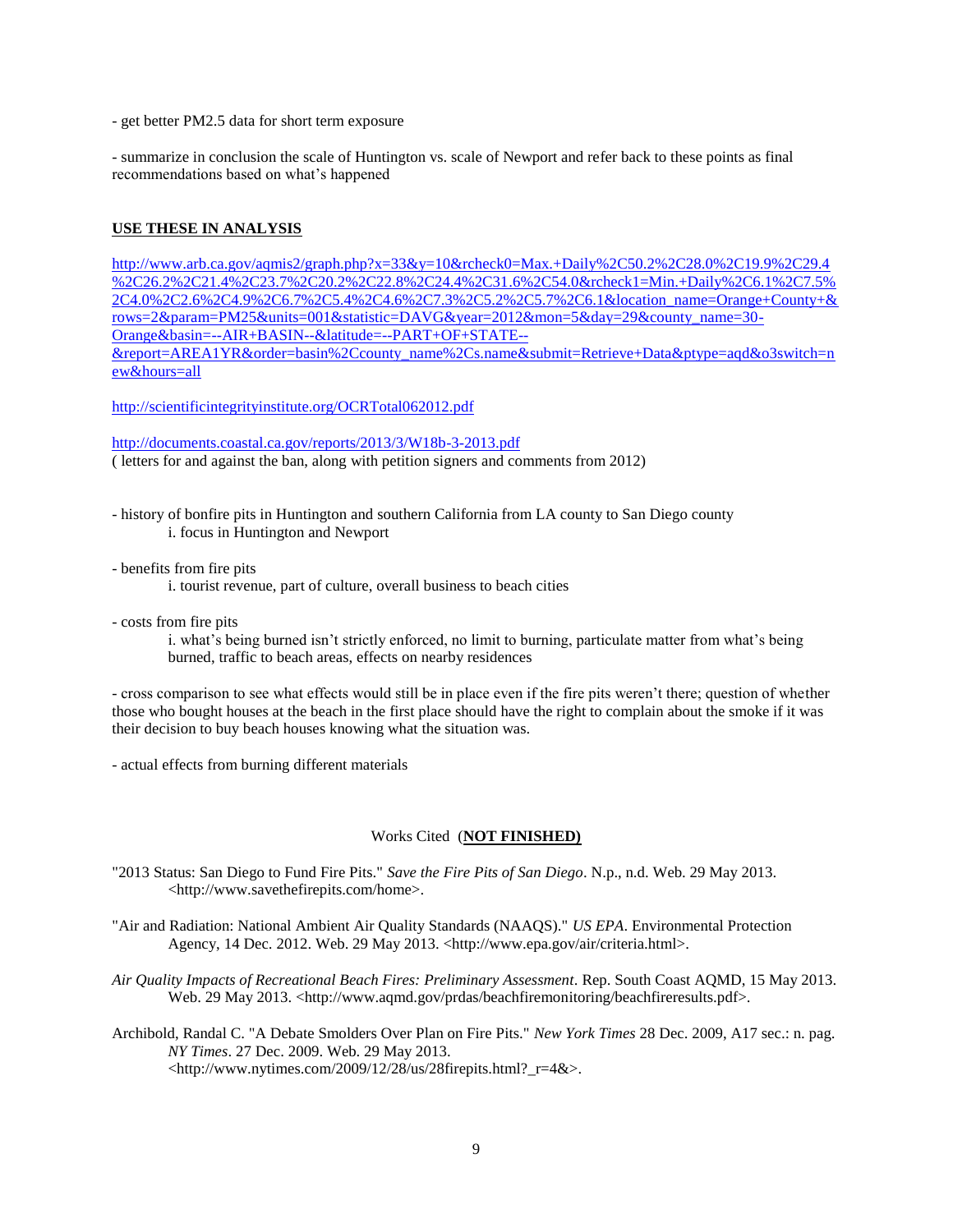- *Beach Bonfire Ban? California May Rule Against Fire Pits*. *CBS This Morning*. CBS News, 27 May 2013. Web. 11 June 2013. <http://www.cbsnews.com/video/watch/?id=50147717n&tag=api>.
- Brasuell, James. "Newport Beach Fire Pits Will Stay For Now, Could Be Gone Soon." *Curbed LA*. N.p., 31 July 2012. Web. 29 May 2013.  $\langle$ http://la.curbed.com/archives/2012/07/newport\_beach\_fire\_pits\_will\_stay\_for\_now\_could\_be\_gone\_soon .php>.
- California. Assembly. *State Beaches: Fire Rings*. 2013-2014 Reg. Sess. ACR-52. Sacramento: California Legislature, 23 May 2013. Web. 11 June 2013. <http://leginfo.legislature.ca.gov/faces/billStatusClient.xhtml>.
- California. City of Huntington Beach. *Ordinance No. 483: An Ordinance of the City of Huntington Beach, California, Amending Ordinance No. 341 Entitled "An Ordinance of the City of Huntington Beach, Regulating the Use of the Public Beach of the Pacific Ocean in Said City"* City of Huntington Beach, n.d. Web. 6 June 2013. <http://records.surfcity-hb.org/public/default.aspx>.
- "City Information." *Huntington Beach, California*. Huntington Beach Marketing and Visitors Bureau, 2012. Web. 6 June 2013. <http://www.surfcityusa.com/huntington-beach-vacation/about-hb>.
- Cowan, Jill, and Alicia Lopez. "AQMD Board Member Questioned by Scientist." *Huntington Beach Independent* 23 May 2013, Credentials sec.: A1-A9. Print.
- Cowan, Jill. "State Lawmakers Express Support for Threatened Beach Fire Rings." *Los Angeles Times*. N.p., 10 June 2013. Web. 11 June 2013.
- Dobruck, Jeremiah. "Coastal Commissioner Resigns After Vietnam 'Carpet Bombing' Remark." *Los Angeles Times*. N.p., 18 Apr. 2013. Web. 11 June 2013. <http://www.latimes.com/local/lanow/la-me-ln-coastalcommissioner-resigns-20130418,0,7169936.story>.
- Enstrom, James E. Letter to Dennis Yates. 6 Aug. 2012. *Scientific Integrity Institute*. N.p., 2012. Web. 29 May 2013. <http://www.scientificintegrityinstitute.org/Yates080612.pdf>.
- Enstrom, James E. *Particulate Matter Is Not Killing Californians*. Diss. UCLA School of Public Health, 2012. N.p.: n.p., n.d. *Scientific Integrity Institute*. Web. 29 May 2013. <http://scientificintegrityinstitute.org/asas092812.pdf>.
- Epting, Chris. "In the Pipeline: AQMD Isn't Listening to Huntington Beach." *Huntington Beach Independent*. N.p., 9 Apr. 2013. Web. 11 June 2013. <http://www.hbindependent.com/opinion/tn-hbi-0411-pipeline-20130409,0,5419966,full.story>.
- Epting, Chris. "In the Pipeline: Banning Fire Rings Is Overreach." *Huntington Beach Independent* 2013: n. pag. *Huntington Beach Independent*. 2013. Web. 30 May 2013. <http://www.hbindependent.com/opinion/tnhbi-0328-pipeline-20130326,0,4565655.story>.
- Epting, Chris. "In the Pipeline: Time to Stand Up to the AQMD." *Huntington Beach Independent* 4 Apr. 2013: n. pag. *Huntington Beach Independent*. 2013. Web. 30 May 2013.  $\langle$ http://www.hbindependent.com/opinion/tn-hbi-0404-pipeline-extra-fire-ring-20130404,0,748370.story>.
- Fletcher, Jaimee L. "Best Parade/Community Festival 1st Place Winner: Huntington Beach 4th of July Celebration." *Orange County Register*. N.p., 2012. Web. 6 June 2013. <http://www.ocregister.com/articles/parade-371469-huntington-beach.html>.

Frymire, Laurie. "Huntington Beach Statistics: Public Records." Personal interview. 4 June 2013.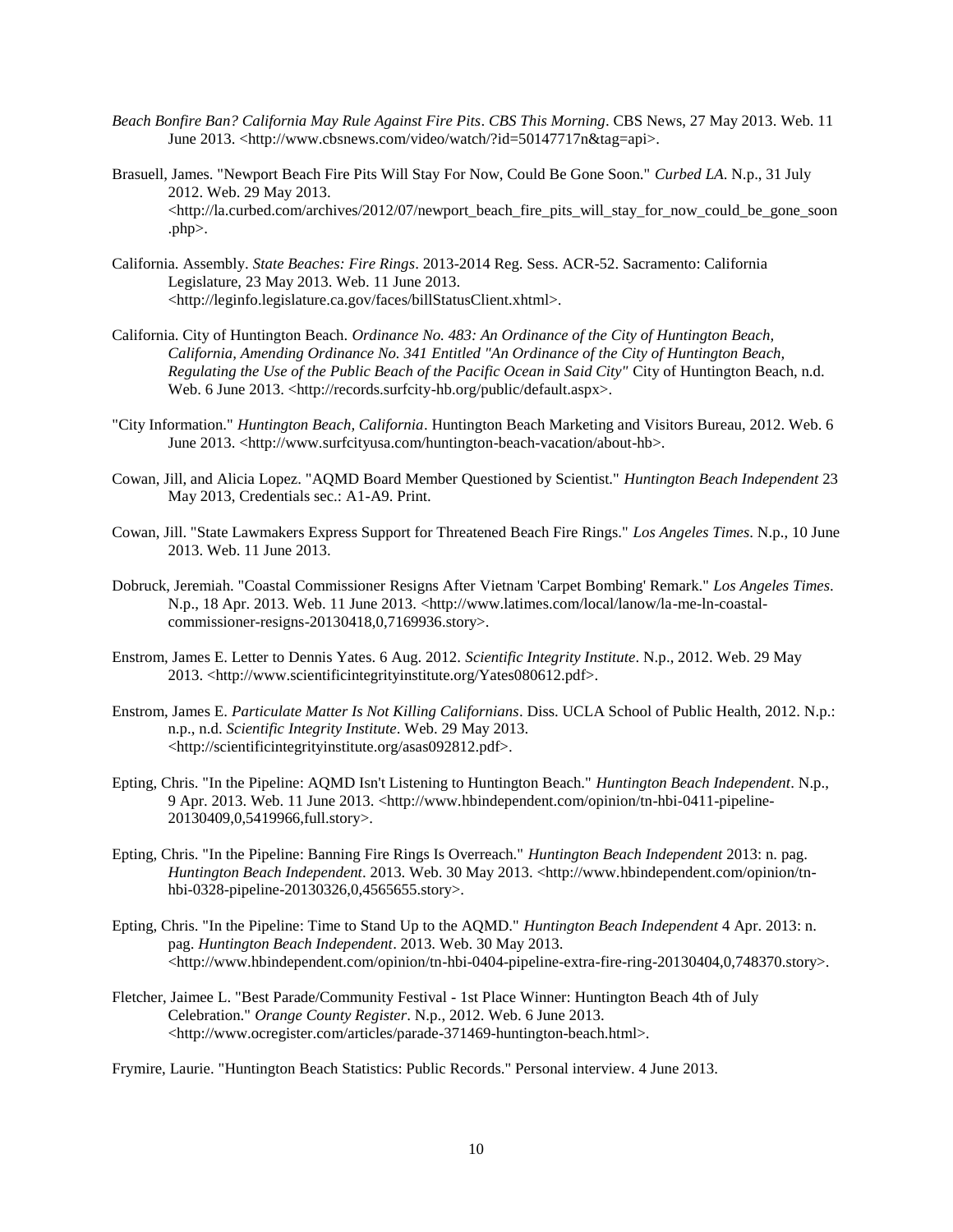- "Ground-Level Ozone: Basic Information." *EPA*. Environmental Protection Agency, 1 Nov. 2012. Web. 06 June 2013. <http://www.epa.gov/glo/basic.html>.
- Hall, Jane V. "PM2.5, Traffic, and Fire Rings." E-mail interview. 23 May 2013.
- Harris, Andy, and Paul Broun. Letter to Cass R. Sunstein. 15 Nov. 2011. *Science.house.gov*. N.p., n.d. Web. 29 May 2013.  $\langle$ http://science.house.gov/sites/republicans.science.house.gov/files/documents/hearings/Sunstein%20Letter. pdf>.
- Jacquot, Jeremy E. "California Coughing Up \$28 Billion a Year in Pollution Costs." *TreeHugger*. N.p., 14 Nov. 2008. Web. 11 June 2013. <http://www.treehugger.com/corporate-responsibility/california-coughing-up-28-billion-a-year-in-pollution-costs.html>.
- Lipsett, Michael, Barbara Materna, Susan L. Stone, Shannon Therriault, Robert Blaisdell, and Jeff Cook. *Wildfire Smoke: A Guide for Public Health Officials*. California Department of Public Health, July 2008. Web. 29 May 2013. <http://oehha.ca.gov/air/risk\_assess/wildfirev8.pdf>.
- Lovett, Ian. "Is 'No Fun' Sign Next? California Beach Bonfires May Be Doused." *New York Times* 31 May 2013, A10 sec.: n. pag. *New York Times*. 30 May 2013. Web. 6 June 2013. <http://www.nytimes.com/2013/05/31/us/pollution-concerns-could-douse-california-beachfires.html?pagewanted=all&\_r=2&>.
- Ospital, Jean. "What Experts Say." *Wood Smoke Health, Advocates for Clean Air*. N.p., 2013. Web. 29 May 2013. <http://woodsmokehealth.org/experts/>.
- Papagianis, Andrea. "Beach Fires Spark Debate in Orange County." *Dana Point Times* 5 Apr. 2013, Eye on DP, News Headlines sec.: n. pag. *DP Times*. 5 Apr. 2013. Web. 29 May 2013. <http://www.danapointtimes.com/2013/04/05/beach-fires-spark-debate-in-orange-county/>.
- Phalen, Robert F. "Fire Rings and PM2.5." E-mail interview. 25 May 2013.
- Phillips, Erica E. "In Southern California, A Burning Issue." *Wall Street Journal* 20 Mar. 2013, Eastern ed., U.S. News sec.: A6. Print.
- "PM 2.5: Objectives and History." *EPA*. Environmental Protection Agency, 5 Aug. 2011. Web. 11 June 2013. <http://www.epa.gov/region4/sesd/pm25/p2.html>.
- "Regulatory Actions: EPA Revises the National Ambient Air Quality Standards for Particle Pollution." *EPA*. Environmental Protection Agency, 14 Dec. 2012. Web. 30 May 2013. <http://www.epa.gov/pm/actions.html>.
- *Revising the Air Quality Index and Setting a Significant Harm Level for PM2.5*. Working paper. Environmental Protection Agency, 12 Feb. 2007. Web. 30 May 2013. <http://www.epa.gov/airnow/aqi\_issue\_paper\_020707.pdf>.
- *Rule 444: Open Burning*. Tech. AQMD, 3 May 2013. Web. 29 May 2013. <http://www.aqmd.gov/rules/reg/reg04/r444.pdf>.
- *Rule 445: Wood-Burning Devices*. Tech. AQMD, 3 May 2013. Web. 29 May 2013. <http://www.aqmd.gov/rules/reg/reg04/r445.pdf>.
- Sahagun, Louis. "Pollution Saps State's Economy, Study Says." *Los Angeles Times*. N.p., 13 Nov. 2008. Web. 11 June 2013. <http://articles.latimes.com/2008/nov/13/local/me-pollute13>.